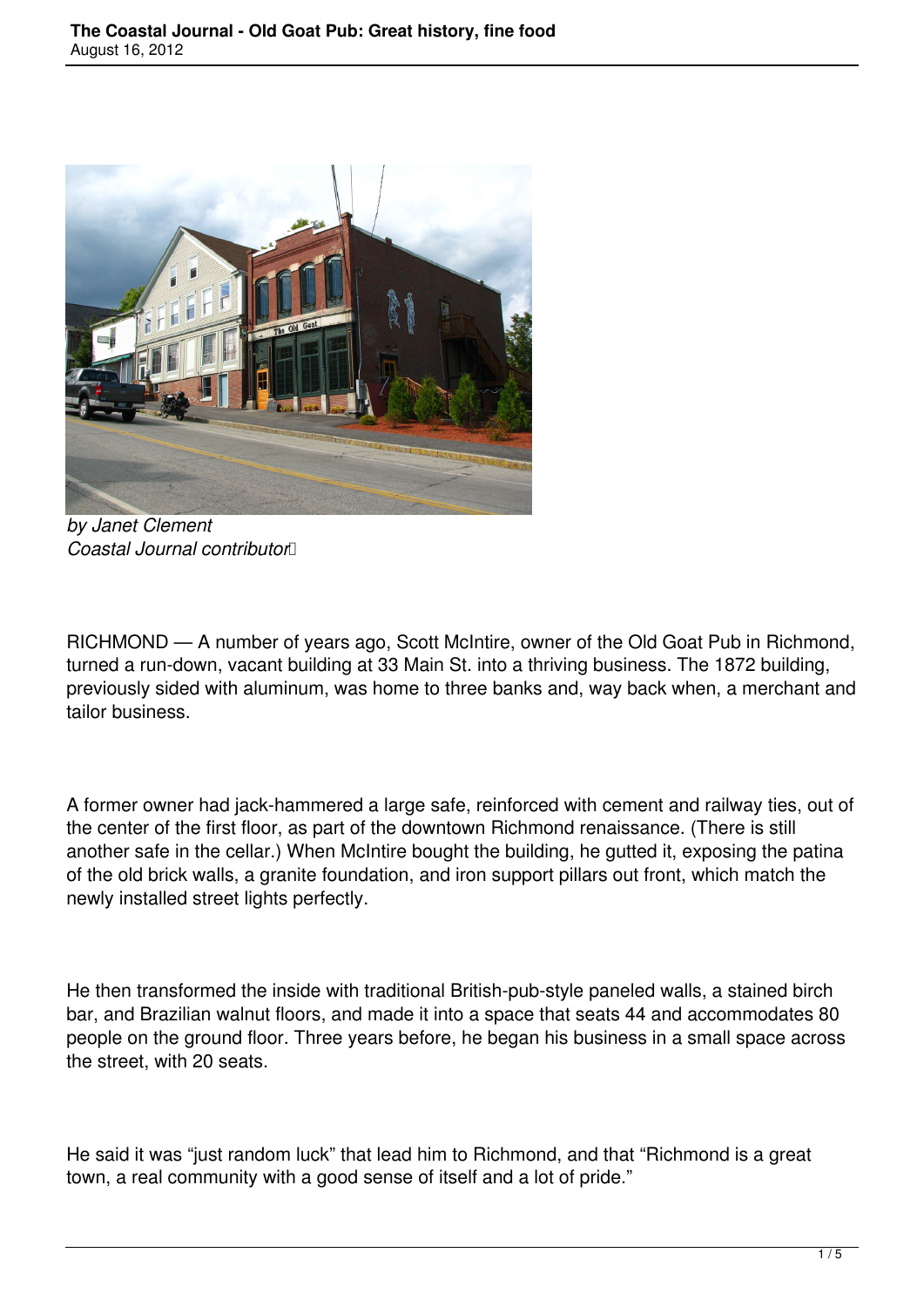The town's reception of him and customers as far away as Portland "have been good enough to keep me here for eight years," he said. He modestly adds that there's no "real magic" to it, and that the most important qualities for a pub owner are strong legs and the ability to stand on your feet 80 hours a week.

However, McIntire has done a great job of finding a winning combination. In the first place, as one might imagine, there's beer and wine. (Since the establishment is by definition a pub, the Old Goat sells no mixed drinks.) With 72 different types of good English, German and Belgian beers, he may have the largest selection in central Maine. He also serves eight different draft beers, which have proved to be wildly popular, and wine by the glass and bottle.

But probably the most popular reason to drop by the Old Goat for a pint, or for gathering there with your friends or for a business luncheon, is the food. His paninis are not to be missed. (For those unfamiliar with the word "panini," it's a type of grilled sandwich. They were first developed in Italy years and years ago, and are now popular throughout the world.)

"He makes a kick-ass panini with good ingredients, put together right," said Tim Acord, who owns the Main Street Dairy Treat across the street. "It's not just two pieces of bread with a filling slapped on."

McIntire said he uses the best quality ingredients he can find, and gives great care to the preparation of the panini.

For example, the menu begins with "The Bobcat," reportedly Richmond's number-one sandwich, which includes turkey, bacon, cheddar, tomato and their own special Bobcat sauce. It's named after the Richmond High and Middle School mascot and their championship sports teams. There are 10 other paninis to choose from, like the "Cabra Italiano," made with Genoa salami, Cappicola ham, fresh green peppers and red onions, basil, olive oil, provolone and parmesan cheeses - Si, molto bene! (Italian for, "Yes, very good!). And then there's the PHS, made with sautéed, seasoned vegetables piled high and deep, topped with Jalapeno Jack cheese.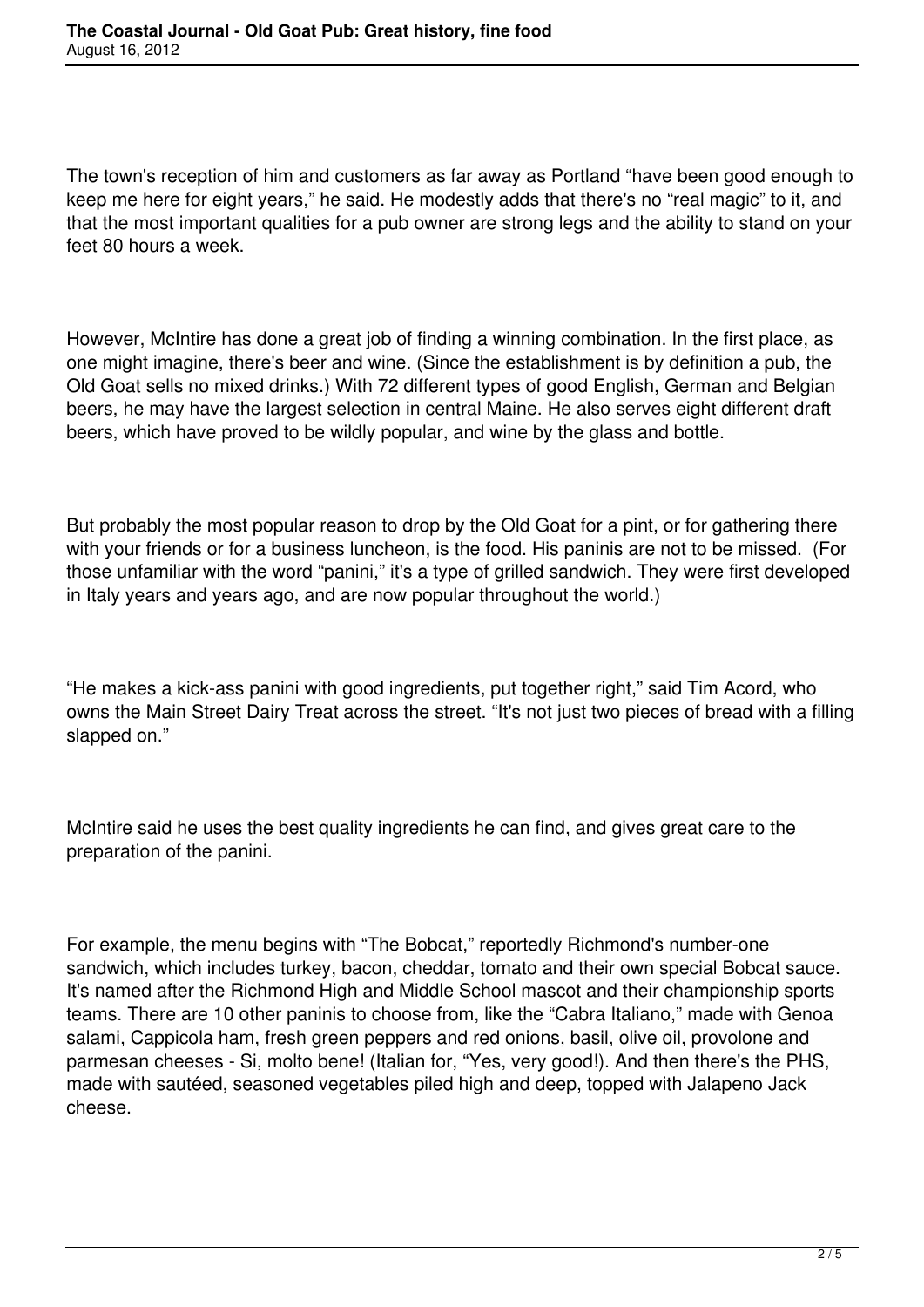They also make "simple sandwiches" of roast beef, turkey, ham or pastrami with cheddar, Swiss, provolone or Jalapeno jack cheese. Add tomato and or onion, mayo and mustard - and that's it. This is not Subway, said McIntire.

For the kids, grilled cheese or peanut butter sandwiches are offered. And sorry, no crayons to play with while they wait.

McIntire also serves up a delicious pizza, which they first introduced a year ago, and has become a big draw. McIntire uses only the finest ingredients, and offers 28 different toppings. The pizzas are cooked in a brick oven at high and constant heat, which he said is essential for the best pizza.

Runa Mackenzie, who, with her husband Edward, an assemblage artist, are owners of the Richmond Store Gallery on Main Street in Richmond, which they renovated themselves for five years, and has been open for another five, said the Pub makes the best pizza in town, and the place is very "upmarket," which apparently is a New Zealand term for classy, while still being a place where people from all walks of life feel at home.

Mackenzie also said they serve a fine New Zealand wine, a special compliment coming from someone really in the know, as she lived in New Zealand for 20 years. They frequently take business associates to lunch at the Old Goat, she said.

Often solo acoustical guitar music and occasionally a band can be heard in the pub. Local talent includes Wyimbish in Richmond, and Steve Chadbourne in Dresden. "He tries to get in as much entertainment as he can," said Acord. Especially popular with some are Thursday "open mic" nights hosted by Albert Lord, when patrons play the guitar or washboard or any instrument in between. Some open mic patrons just read poetry or tell jokes.

"I've heard some amazing stuff," said Acord. "Everybody has a hidden talent or a voice."

Upstairs is a function and banquet room with the original tin ceiling. The room holds 40 people, the perfect size for second marriages, said McIntire. Being a strictly non-partisan pub owner,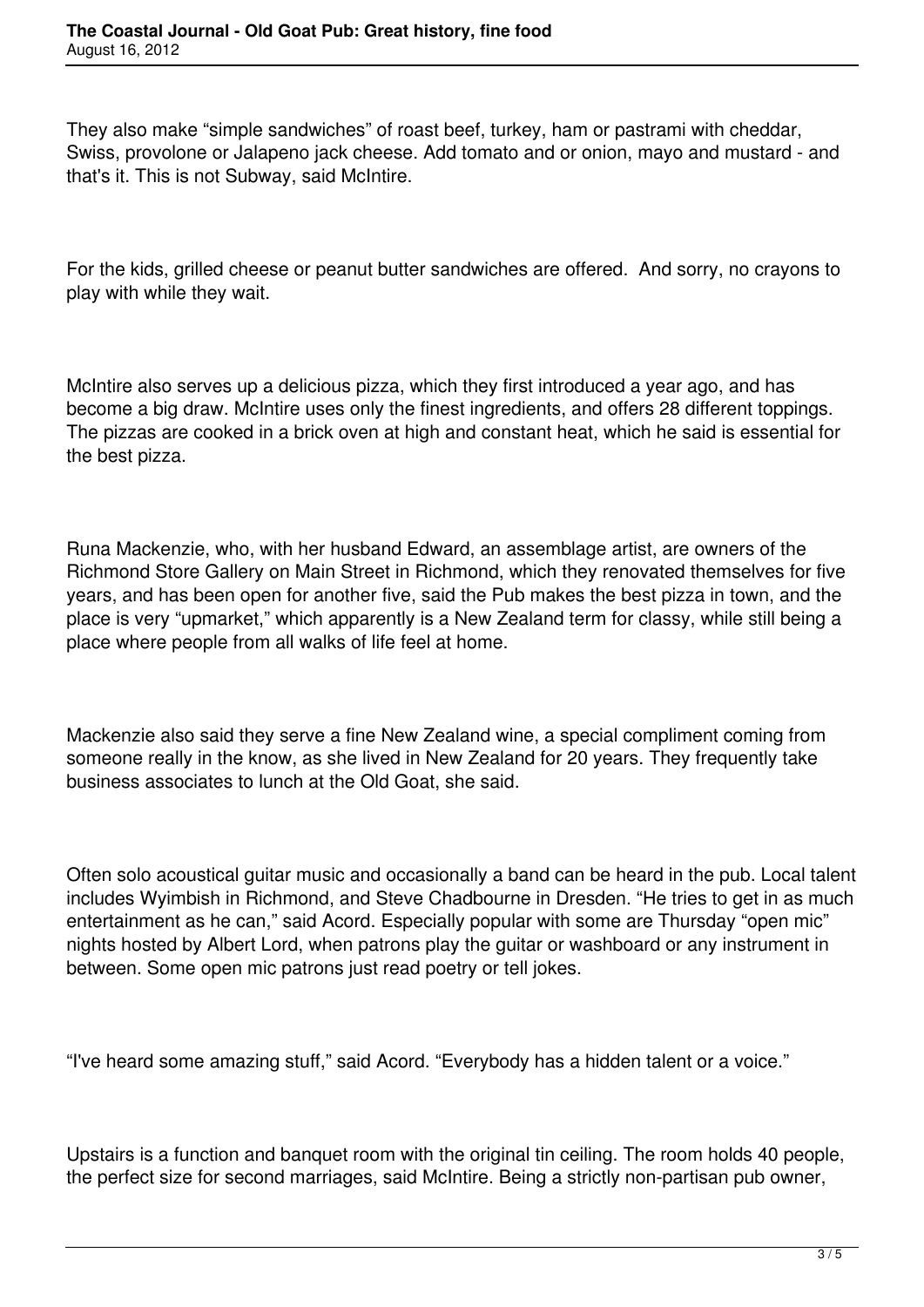Scott has hosted gatherings for both the Democrats and the Republicans. Receptions and Irish wakes have been held there, too. People can bring in their own food, or McIntire will serve as caterer. The room has a highly polished floor, all-new, large-and-long windows and ceiling fans, as well as old photographs and maps on the walls. The building a had a third floor, but that was destroyed by fire in the '30s.

Asked if he had any unusual stories to tell about running the Old Goat Pub, McIntire said he had been approached by people from the Maine Ghost Hunters' organization, who said they had heard people say they had heard "funny sounds" in the building. They wanted to bring in their equipment and see what they could find.

McIntire declined. "If there are ghosts here," he said, "leave them alone."

However a woman, who claimed to be a medium, said she had gotten in touch with a man "with a funny collar, and according to him, he didn't like the way I run the business."

To non-ghosts, McIntire said he runs a tight ship, doesn't advertise, and does a good job of maintaining his image, as his hosting many benefits in the banquet room shows.

"I run fundraisers all the time," said Scott. Among those are the Christmas party to benefit the local food bank and the Bread of Life Ministries Soup Kitchen; the annual chili cook-off for the regional Clipper Soccer Club, a "Doggie Fashion Show" to benefit the Coastal Humane Society, which was seen on television; an annual golf tournament to benefit the Pine Tree Society for the disabled; and a function for the Friends of Swan Island. He also used to raise funds for the fireworks until the town took over.

McIntire, who and had a printing business before moving to Maine from Florida, said he selected the name of the pub because he kept eight goats on his property in Alna, and it seemed appropriate.

Wearing a black tee shirt with the name of the pub and its logo on the front and "Belly up to the bar" on the back, McIntire said he got into the business because he likes beer, must have tasted